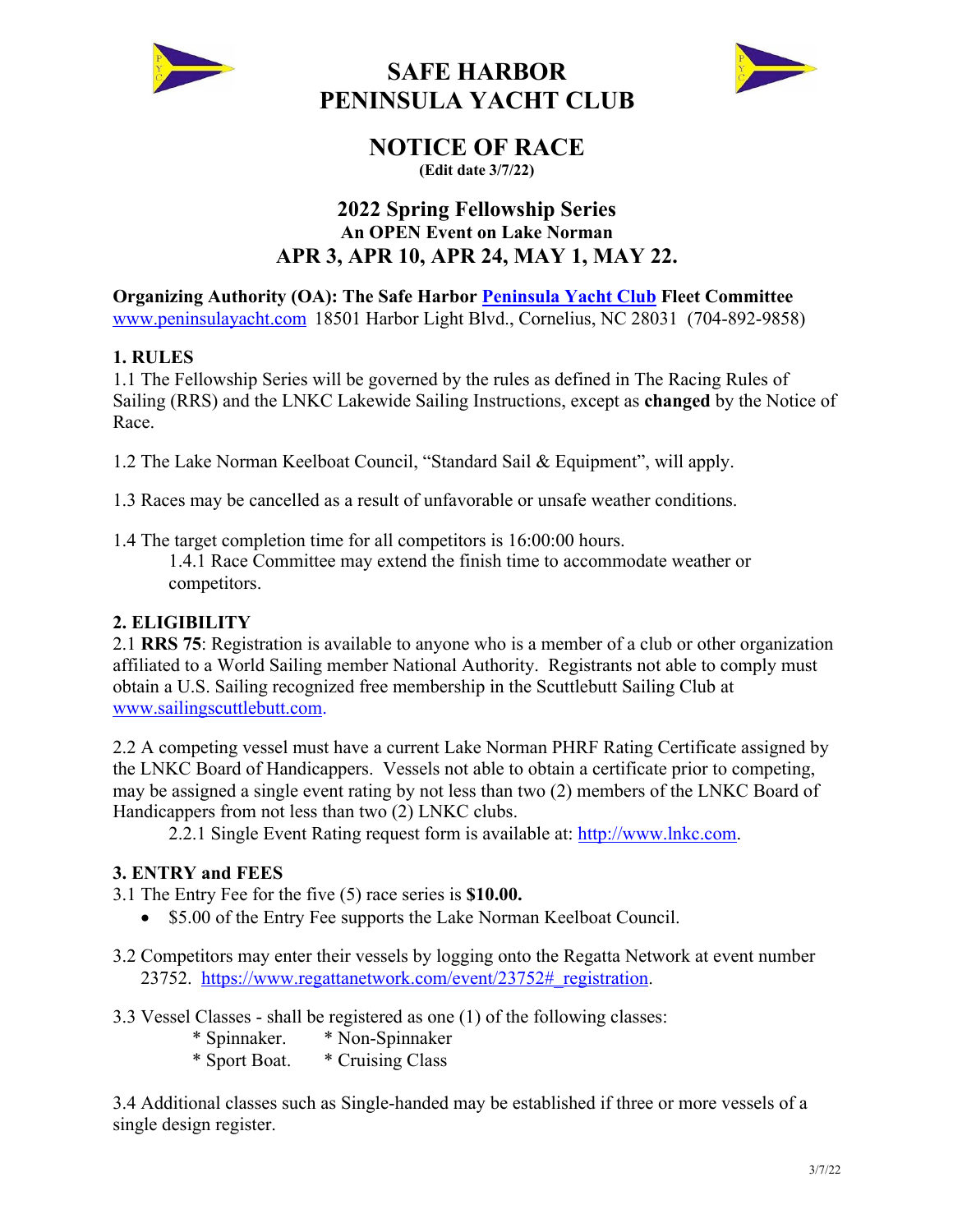

# **SAFE HARBOR PENINSULA YACHT CLUB**



#### **4. SCHEDULE**

- 1. Sunday, Apr 3rd, First Warning 14:25:00 hrs.
- 2. Sunday, Apr  $10^{th}$ , First Warning  $14:25:00$  hrs.
- 3. Sunday, Apr  $24<sup>th</sup>$ , First Warning 14:25:00 hrs.
- 4. Sunday, May  $1<sup>st</sup>$ , First Warning  $14:25:00$  hrs.
- 5. Sunday, May 22nd, First Warning 14:25:00 hrs.

#### **5. SAILING INSTRUCTIONS**

5.1 All races will be governed by the **Lake Norman Keelboat Council, Lake Wide Sailing Instructions.**

5.2 Competing vessels shall report to the Signal Boat prior to the start of the first race on a starboard tack and hail its mainsail number.

5.3 There will be ONE START (1) for all competitor classes. The Class Flag / Warning Flag will be international code flag 1.

5.4 A Five(5) - sound attention signal will be made one minute prior to the Warning Signal for the first start of any race.

5.4.1 Failure to hear the attention signal or for the attention signal to be made shall not be grounds for redress.

5.5 **RRS 41** and **RRS 62.1** are **CHANGED** as follows: Failure to receive a hail, for a hail to be made, the order of hails made, or receive other communications from the Race Committee or Signal Boat shall not be cause for redress.

#### **6. COURSES**

6.1 The courses will be as specified in The Lake Wide Sailing Instructions including the following additions:

6.1.1 If the letter K displayed on the course pole the finish will be at PYC DOCK "K" after rounding the last mark.

#### **7. PENALTY SYSTEM**

7.1 **RRS 44.1 is CHANGED:** The first two sentences of **RRS 44.1** are changed as follows: a vessel will take a ONE TURN (1) penalty when it may have broken a rule of Part 2 or Rule 31 while racing.

7.2 Vessel violation of one or more rules of Part 2 while in the zone around a mark (other than a starting mark) will require a **TWO TURN** penalty.

#### **8. SCORING**

8.1 **RRS A4:** Time-On-Time, Low Point Scoring shall apply to each race.

**9. SOCIAL EVENTS –** Following each race competitors are invited to Peninsula Yacht Club for a complimentary beverage with "chip & dips".